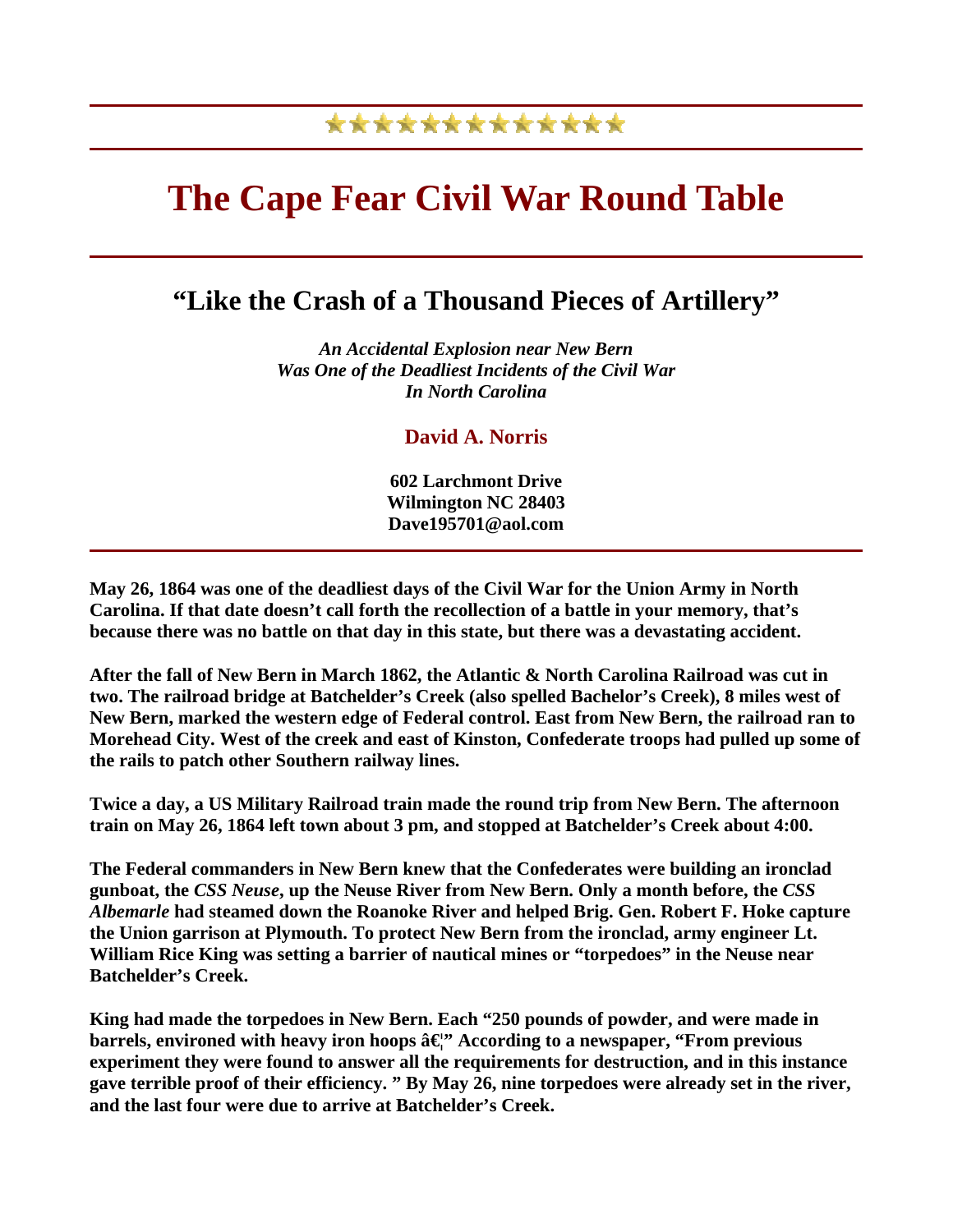**Lieutenant King was not at hand when the train arrived. The deadly torpedoes, which after all were fashioned out of ready-made barrels, just looked like ordinary barrels to the workers. It seems that they bore no warning marks, and had been heaved onto a wagon like ordinary freight before they were loaded onto the train at New Bern. At the Batchelder's Creek station, the first torpedo was rolled down out of a freight car. With no instructions to the contrary, the torpedo barrels were apparently going to be taken by mistake to the nearby commissary building.** 

**Camp Claasen, the home of the 132nd New York Infantry (named after its commander, Col. Peter A. Claasen) sprawled out around the station. Men from that regiment and other units stationed nearby heard the afternoon train arrive and wandered over to the station, hoping for mail, newspapers, or other diversions from the monotony of life in camp.** 

**Adjutant Joseph E. Palmer, Jr. of the 158th New York rode toward the train, but his horse "showed great uneasiness, being restive and apparently much terrified. " Palmer was puzzled because his horse had never before been afraid of the locomotive. Annoyed, the adjutant urged his horse closer to the train.** 

**Another torpedo, then another, was rolled off of the train. Pvt. Frank Towle of the 132nd New York was in the commissary building near the station, "drawing whiskey from a barrel". Near Towle, another soldier bent over a barrel of rice.** 

**As the workmen pushed the fourth and last torpedo toward the boxcar door, Palmer's horse "still evinced unusual fear". His nervous horse "made several sudden bounds away from the spot", as if "possessing a prescience of the coming danger".** 

**No one ever knew what made Palmer's horse afraid, but the animal's fear saved his life. As workmen rolled the fourth of the torpedoes out of the boxcar, something struck its detonator cap. 250 pounds of gunpowder exploded instantly, communicating the fire to the other three torpedoes, which also exploded. The blasts occurred so quickly that the men near the scene, as well as the residents of New Bern, heard them as a single "mighty report, like the crash of a thousand pieces of artillery fired simultaneously. "** 

**The twenty-by-eighty foot commissary building, which was built of logs, was shattered. Private Towle was thrown "headlong" into the whiskey barrel; he was one of the lucky men who recovered from their injuries. The soldier bending over the rice barrel died, with grains of rice driven into his face. The severed arm of Commissary Sgt. David Jones of the 132nd New York was identified by a distinctive ring that still remained on one of his fingers.** 

**One account states that the explosion killed 35 men instantly and fatally injured 32 more. (By comparison, 90 Union soldiers were killed in the March 14, 1862 Battle of New Bern.) The death toll was heaviest on the 132nd New York Infantry, which lost 28 men killed. Most of them were from New York City or Brooklyn. Other fatalities were from the 158th New York and the 12th New York Cavalry.** 

**Casualty lists note that some of the dead soldiers were teamsters, perhaps who had been sent to bring newly-arrived supplies from the train. Others were noted as on assignment on commissary duty, and were in or near the ill-fated commissary building.**